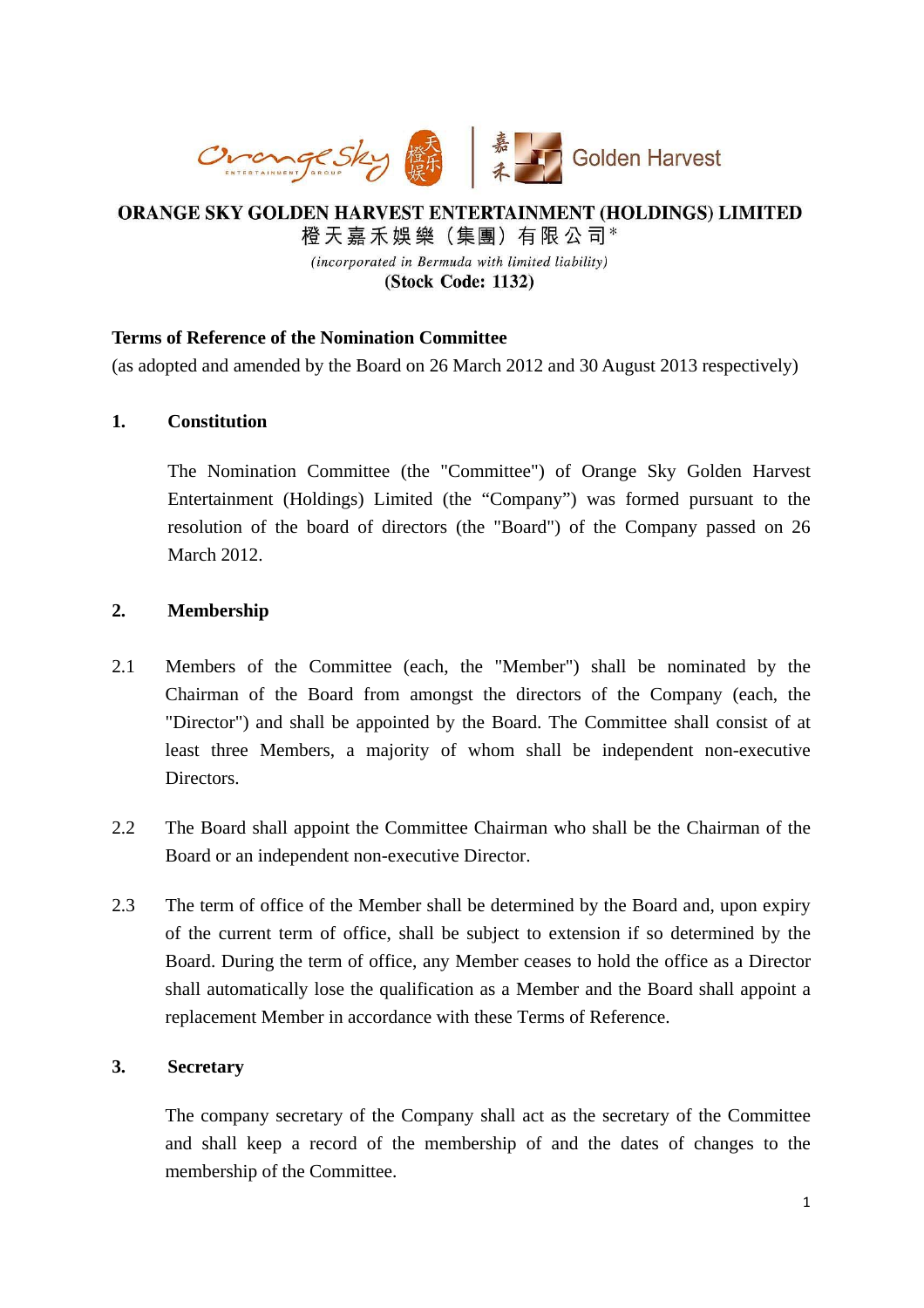### **4. Quorum**

The quorum necessary for the transaction of business shall be two Members. A duly convened meeting of the Committee at which a quorum is present shall be competent to exercise all or any of the authorities, powers and discretions vested in or exercisable by the Committee.

## **5. Attendance at meetings**

- 5.1 Only Members shall have the right to attend or vote at the Committee meetings. Other executives of the Company and its subsidiaries (together, the "Group"), including the chief executive officer and/or senior management member of the Group, may be invited to attend for all or part of any Committee meeting, as and when appropriate.
- 5.2 The Committee meeting shall be chaired by the Committee Chairman. In the event that the Committee Chairman is unable to attend the Committee meeting, he/she can authorize another Member, who shall be an independent non-executive Director, to chair the Committee meeting. In the absence of the Committee Chairman and/or an appointed deputy, the remaining Members present shall elect one of the Members present to chair the Committee meeting.

#### **6. Frequency of meetings**

The Committee shall meet at such time as the Committee shall require.

### **7. Notice and proceedings of meetings**

- 7.1 Meetings of the Committee shall be summoned by the secretary of the Committee at the request of the Chairman of the Committee or any Member.
- 7.2 Unless otherwise varied by these Terms of Reference, meetings and proceedings of the Committee shall be governed by the Company's Bye-laws regulating the meetings and proceedings of the Directors.

### **8. Minutes of meetings**

The secretary of the Committee shall record the proceedings and resolutions passed at Committee meetings, and circulate the minutes of such meetings to all Members and, if the Chairman of the Committee so decides, to all the Directors.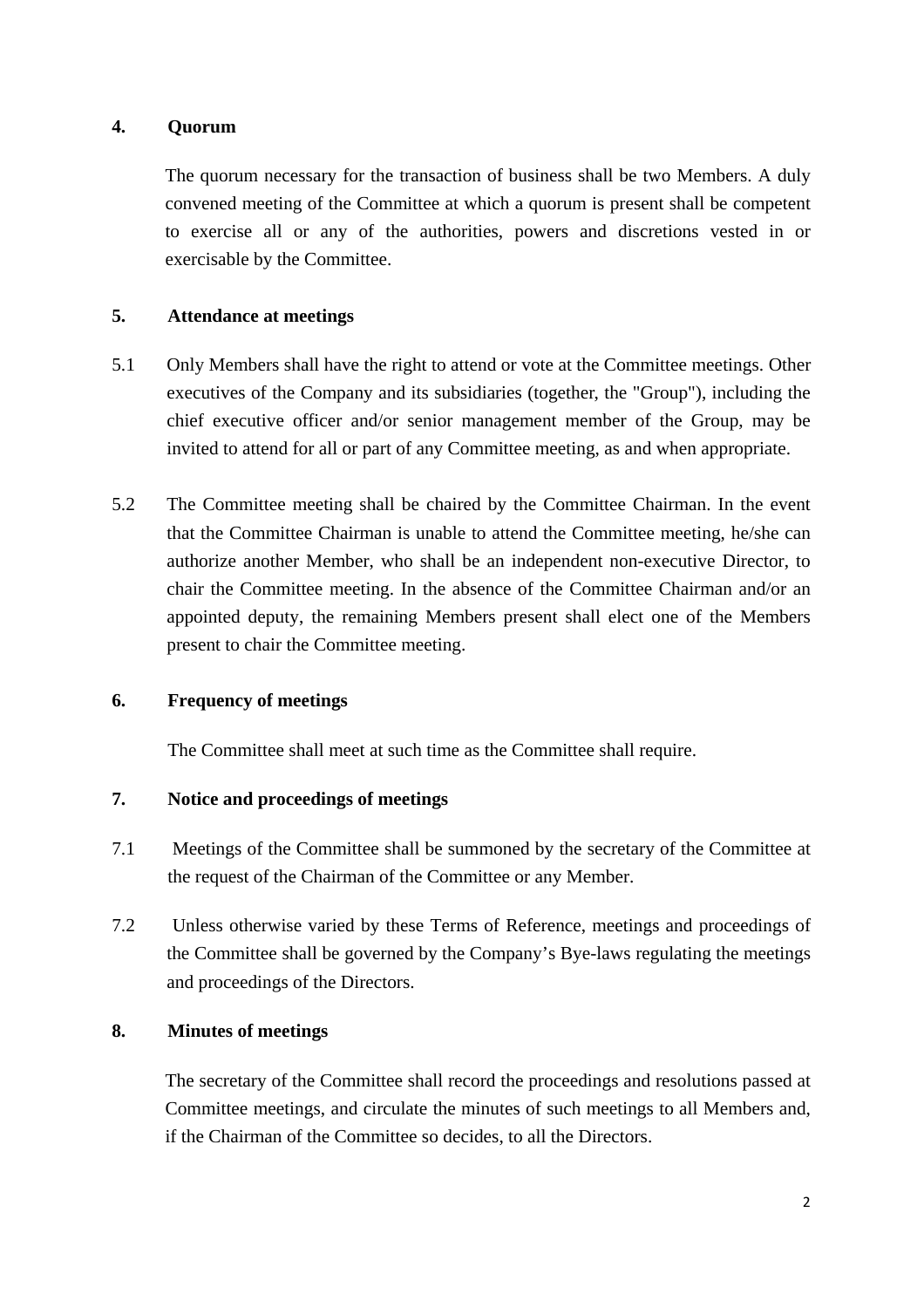### **9. Authority**

- 9.1 The Committee is authorized by the Board to carry out and perform the duties expressly provided in these Terms of Reference and/or such other duties as directed by the Board from time to time.
- 9.2 The Committee is authorized by the Board to seek any information it requires from any employee of the Company in order to perform its duties and all employees of the Company are directed to co-operate with any requests made by the Committee.
- 9.3 The Committee is authorized by the Board to obtain, at the Company's expense, independent external legal or other professional advice on any matters within these Terms of Reference.

#### **10. Duties**

- 10.1 The Committee shall:
	- 10.1.1 review the structure, size and composition (including the skills, knowledge, experience, and diversity of perspectives) required of the Board compared to its current position at least annually and make recommendations on any proposed changes to the Board to complement the Company's corporate strategy;
	- 10.1.2 be responsible for nominating for the approval of the Board, candidates to fill board vacancies as and when they arise;
	- 10.1.3 identify individuals suitably qualified to become Directors or senior management member of the Company and select or make recommendations to the Board on the selection of individuals nominated for directorship or such appointment;
	- 10.1.4 before appointment is made by the Board, evaluate the balance of skills, knowledge, experience and diversity of perspectives on the Board, and, in the light of this evaluation prepare a description of the role and capabilities required for a particular appointment;
	- 10.1.5 make recommendations to the Board on the appointment or re-appointment of Directors and succession planning for Directors, in particular the